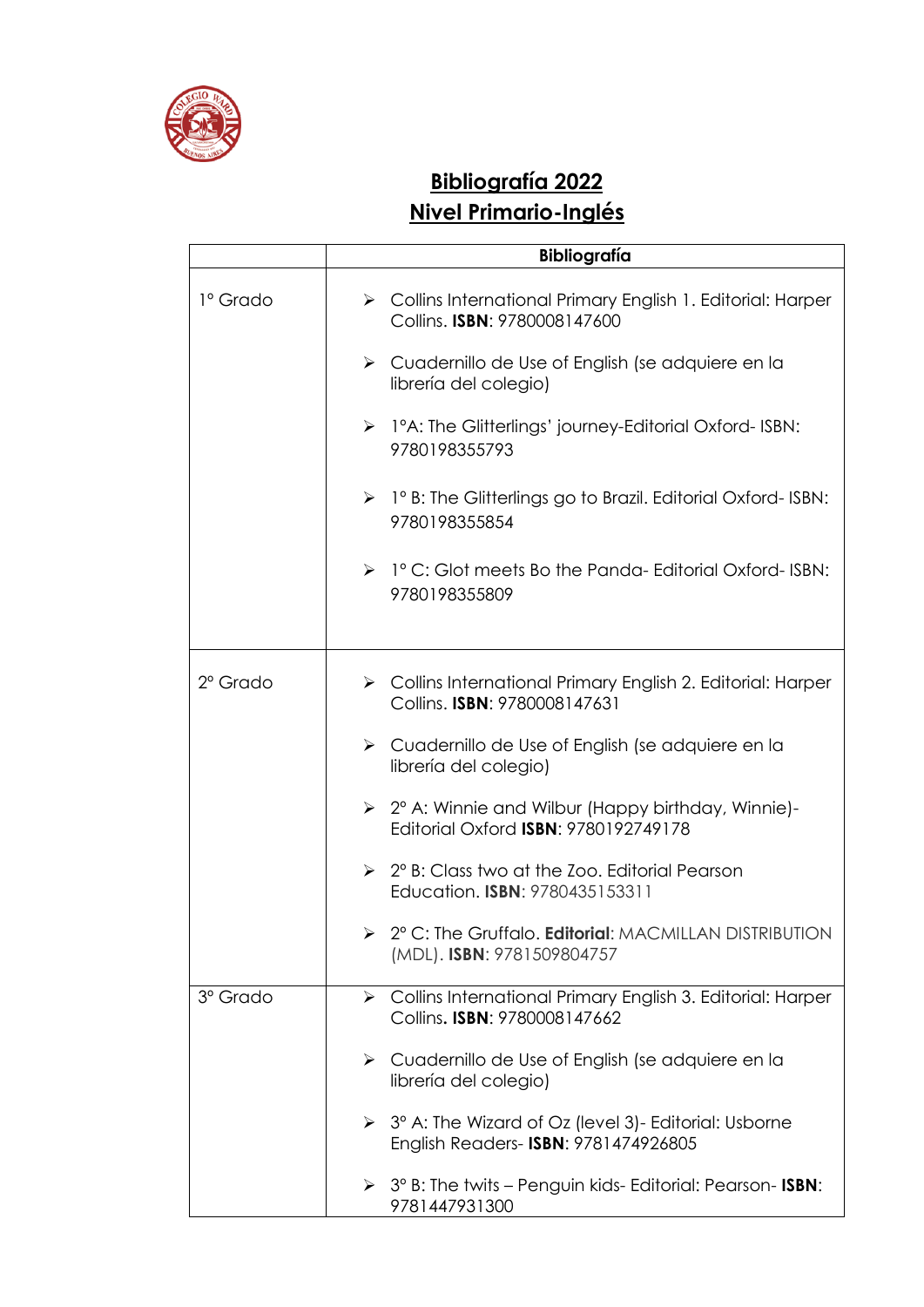|                      | $\geq 3^{\circ}$ C: The true story of the three little pigs-<br>Editorial: PENGUIN GROUP USA. ISBN: 9780140544510                                |
|----------------------|--------------------------------------------------------------------------------------------------------------------------------------------------|
| $4^\circ$ Grado      | $\triangleright$ Collins International Primary English 4. Editorial: Harper<br>Collins. ISBN: 9780008147693                                      |
|                      | > Cuadernillo de Use of English (se adquiere en la<br>librería del colegio)                                                                      |
|                      | > How to be an Ancient Egyptian in 13 easy steps-<br>band 12-Big Cat. Editorial: HARPER COLLINS<br>PUBLISHERS UK. ISBN: 9780007336258            |
|                      | > Primary Geography-Pupil's book 3 - Editorial Collins.<br>ISBN: 9780007563593                                                                   |
|                      | > 4° A: Strega Nona - Editorial: SIMON & SCHUSTER -<br>ISBN: 9780671666064                                                                       |
|                      | $\triangleright$ 4° B: The Magic Finger-Editorial: PENGUIN BOOKS Ltd.<br>ISBN: 9780141365404                                                     |
|                      | → 4° C: Collected Poems Wordsmith- Editorial: Pearson<br>Education. ISBN: 9780435160579                                                          |
| 5 <sup>°</sup> Grado | $\triangleright$ Collins International Primary English 5. Editorial: Harper<br>Collins. ISBN: 9780008147723                                      |
|                      | ▶ Cuadernillo de Use of English (se adquiere en la<br>librería del colegio)                                                                      |
|                      | $\triangleright$ How to be an Ancient Greek in 25 easy steps-band<br>16-Big Cat. Editorial: HARPER COLLINS PUBLISHERS UK.<br>ISBN: 9780007231072 |
|                      | > Primary Geography- Pupil's book 5 (Change) -<br>Editorial Collins. ISBN: 9780007563616                                                         |
|                      | > Gangsta granny-Walliams, David-Harper Collins-<br>ISBN: 9780007371464                                                                          |
|                      | > The world's Worst Children - Walliams, David - Harper<br>Collins. ISBN: 9780008197049 (se utilizará en 5° y 6°<br>año)                         |
| 6º Grado             | > Collins International Primary English 6. Editorial: Harper                                                                                     |